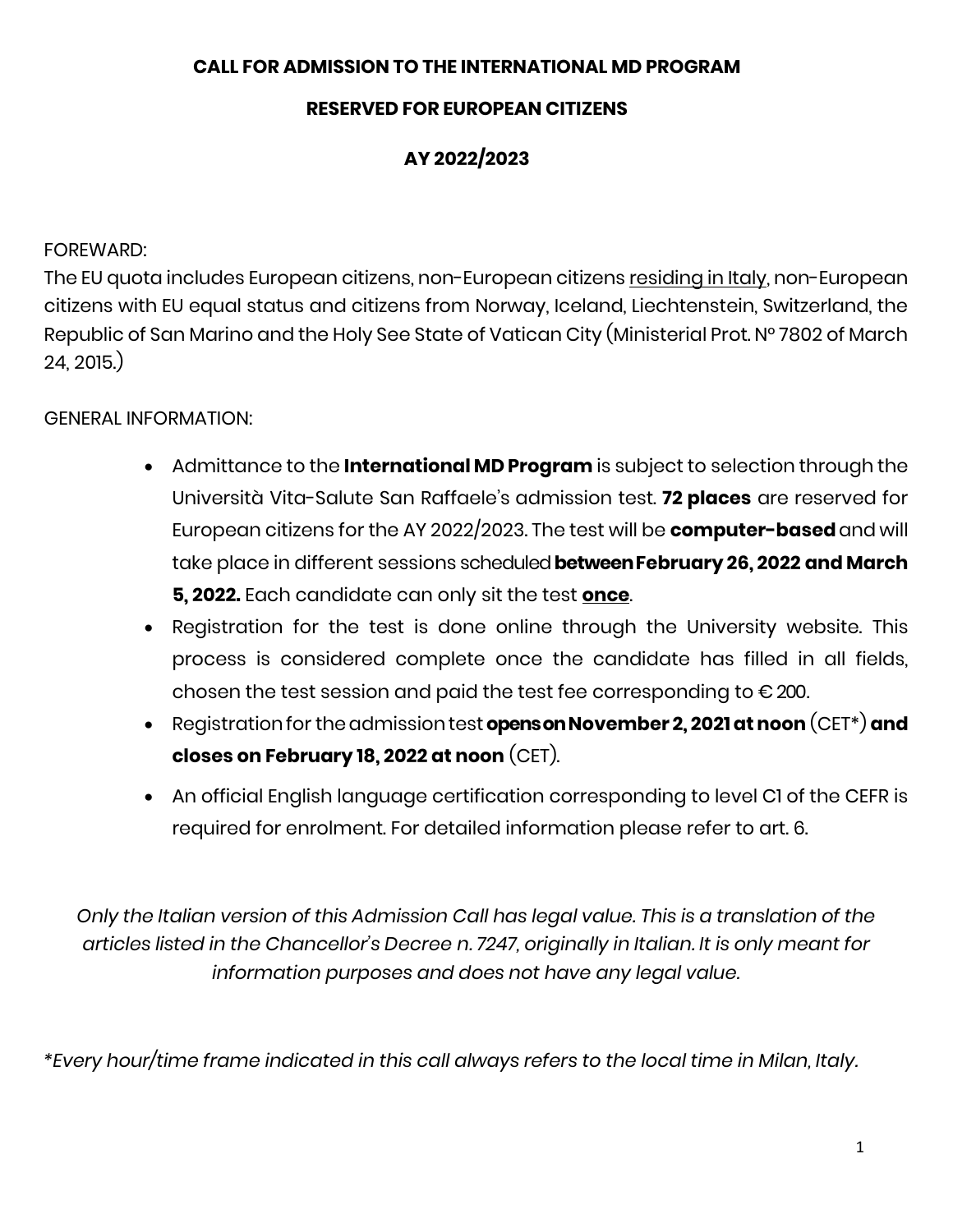# **CALL FOR ADMISSION TO THE INTERNATIONAL MEDICAL DOCTOR PROGRAM (with license to practice medicine – Classification LM-41) RESERVED FOR EUROPEAN CITIZENS AY 2022/2023**

#### **Article 1 - number of places available**

Selection for admission to the single-cycle Degree Course in Medicine and Surgery in English language – 'International Medical Doctor Program' – (Classification: LM-41) is disciplined by an entrance test and based on the number of places available, which are to be confirmed by the resolution of the Italian Ministry of University and Research – MUR.

#### **Thenumber ofplacesavailable for Europeancitizens for the AY 2022/2023 is 72.**

#### **Article 2 – Definition of the European quota and academic requirements**

#### *2.1 - Definition of the European quota*

j

EU citizens, non-European citizens residing in Italy and non-European citizens with EU equal status<sup>1</sup> as indicated by the Ministerial Circular of April 19, 2021, named "Procedures for entry, residency and enrolment of international students and the respective recognition of qualifications, for higher education courses in Italy for the academic year 2021-2022", available on the official webpage of the MUR's website: https://www.studiare-initalia.it/studentistranieri/ .

Hereafter they will all be referred to as *European citizens*.

#### *2.2 - Academic requirements for enrolment in the IMD Program*

In order to enrol in the International MD program, candidates must have a high school leaving qualification (Diploma/Certificate) as per law n. 910 art.1, December 11, 1969.

Students with non-Italian high school qualifications must refer to the academic requirements indicated in the Ministerial Circular of June April 19, 2021, named "Procedures for entry, residency and enrolment of international students and the respective recognition of qualifications, for higher education courses in Italy for the academic year 2021-2022".

 $<sup>1</sup>$  Citizens from Norway, Iceland, Liechtenstein, Switzerland, Republic of San Marino and the Holy See State of Vatican City</sup> compete for the EU Citizens' quota.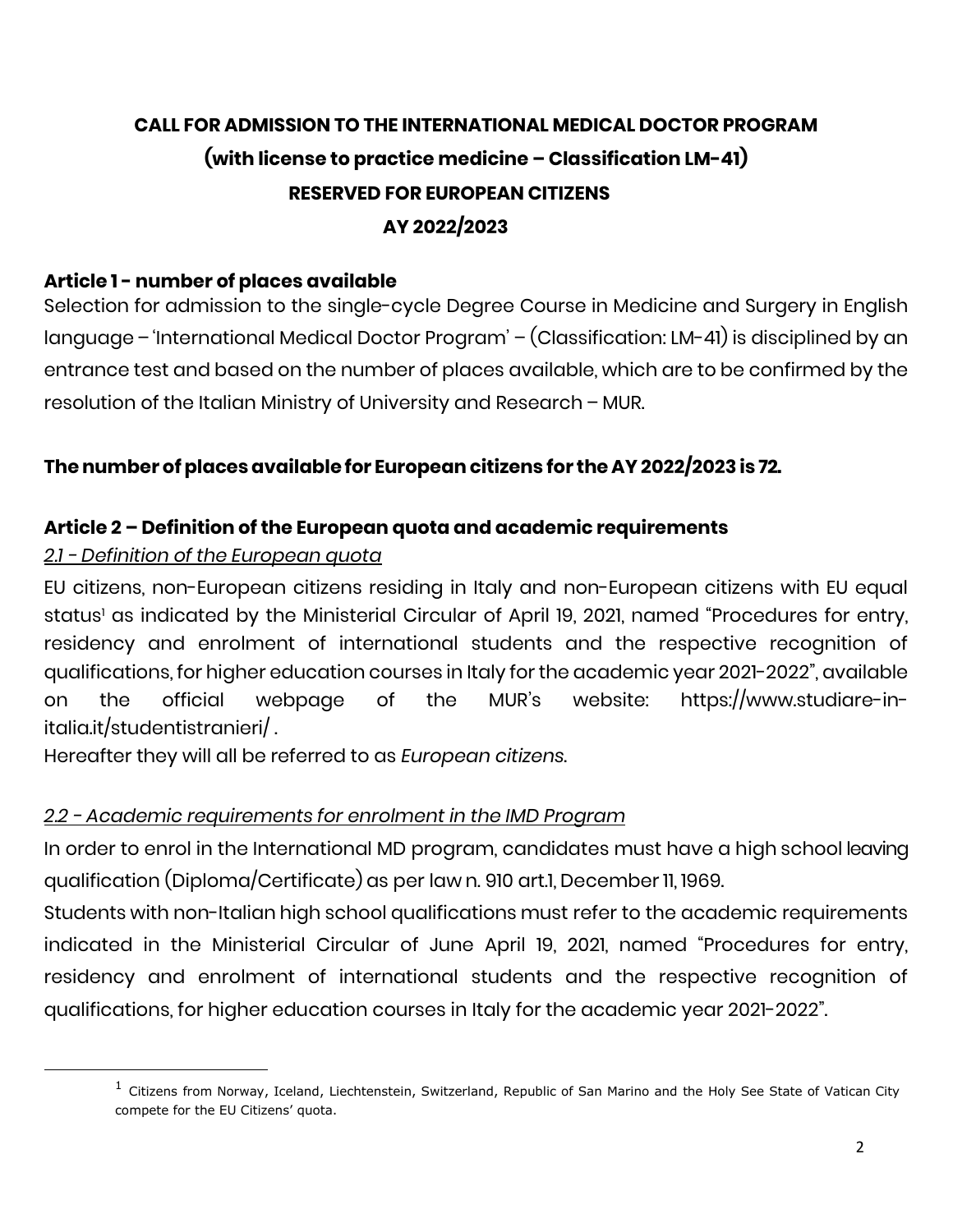**Candidates having a non-Italian high school leaving certificate or attending the last year of an international/non-Italian high school** are required to send a copy of their final Diploma/Certificate or a copy of their transcripts at **[ammissioni@unisr.it](mailto:ammissioni@unisr.it) before registering for the admission test.**

The Admissions Office will carry out a preliminary check of the school documents.

The International MD Program is entirely taught in English. Therefore, proof of Italian language knowledge is not requested.

# **Article 3 - registration for the admission test**

In order to sit the admission test, candidates must pay the test fee, which amounts to **€ 200**. Payment is done according to the methods indicated on the online registration website.

# **Payment of the test fee alone does not mean the candidate has completed the registration for the test.**

## **The test fee payment is non-refundable, regardless of circumstance.**

Registration for the test must be done exclusively online through the University website [\(www.unisr.it\)](http://www.unisr.it/). Online registration opens **on November 2, 2021 at noon (CET) and closes on February 18, 2022 at noon (CET).** Each candidate has to sign up, complete the online registration procedure, book one of the test sessions available (day, time and location) and pay the test fee as detailed in point 3.1 here below.

#### *3.1 - Registration procedure*

In order to register for the test, candidates have to:

- 1. Enter their personal data;
- 2. After registering, click on the link to the website where they will be able to see the sessions available and select the preferred test date, time and location;
- 3. Pay the test fee within **30 minutes** following the test session booking. Otherwise, the reservation will be automatically cancelled;
- 4. After paying the test fee, candidates will receive a confirmation of registration and payment via e-mail and the procedure will be concluded;
- 5. If payment is NOT done within 30 minutes following the test booking, the reservation will be automatically cancelled and the candidate will have to repeat booking procedure and payment;
- 6. If payment is done after 30 minutes following the test booking, the candidate will receive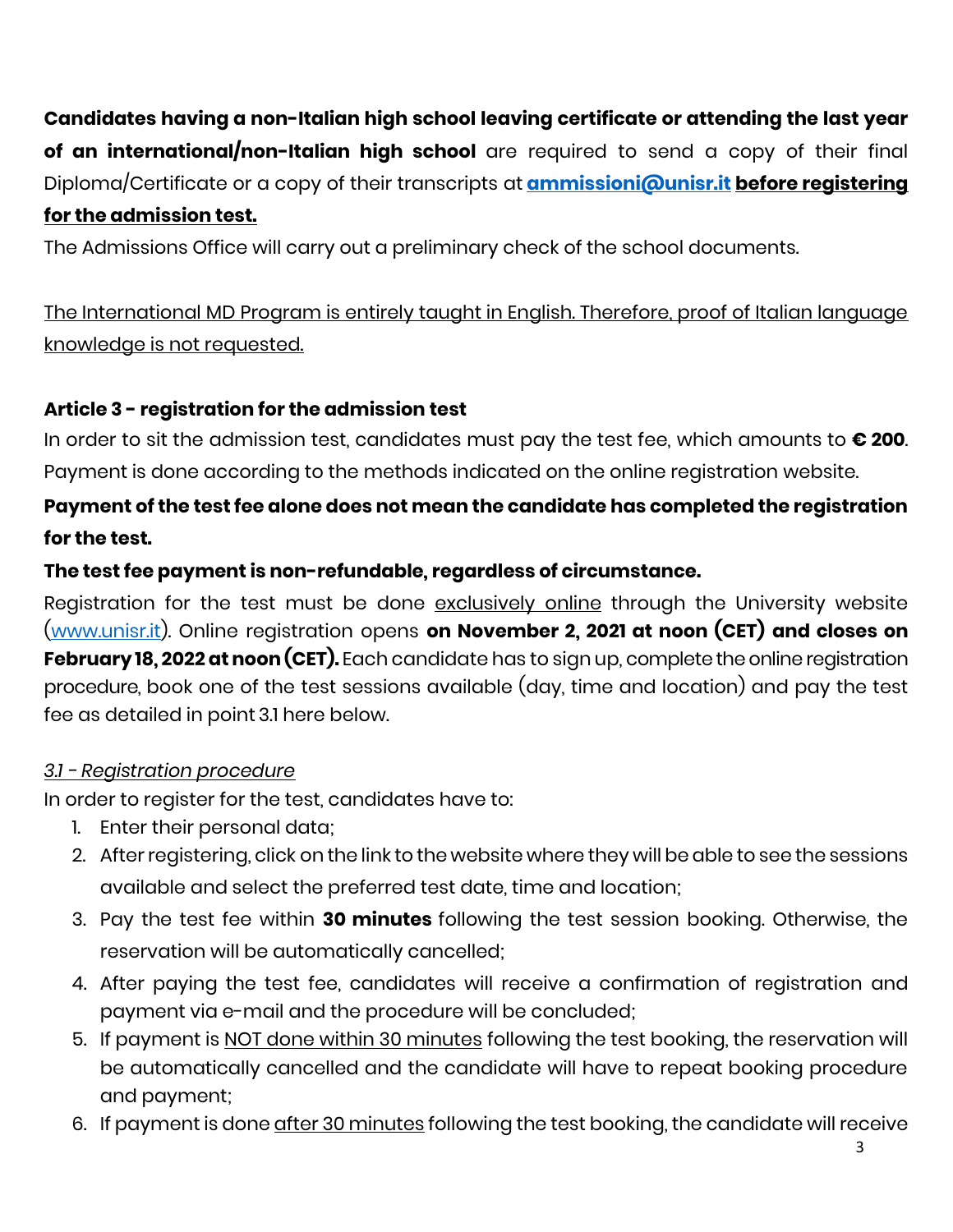a payment confirmation e-mail, but the test session reservation will be automatically cancelled and it will have to be repeated as soon as possible.

The system will prevent bookings if the session is already fully booked. In this case candidates will have to select another session available.

Changes of the test session must be carried out directly by the candidateby:

- 1. Entering the system with username and password;
- 2. Verifying the availability of places in the new chosen session;
- 3. Making a new reservation that will replace the previous one.

The candidate will then receive an e-mail confirming the change of test session and the new reservation that will replace the previous one.

A change of the test day will be permitted only until February 18, 2022 at noon (CET). Any candidate who is not able to take part to the selected session and has not changed session before the deadline, will not be allowed to sit the test on another date even if there are available seats.

Information on registration, chosen session and payment is always available in the candidates' personal area ([www.unisr.it](http://www.unisr.it/) and Selexi Portal) and can be checked anytime by logging in with the credentials obtained upon registration. **Information contained in the candidates' personal area is the only official confirmation of registration, chosen session and payment.**

A summary table will be published on the University website [\(www.unisr.it\)](http://www.unisr.it/) within the day before the first test session with the pre-enrolment code for each candidate and for each test session.

Please be aware that each candidate is responsible for the details indicated during the registration procedure. In case of wrong, missing or untruthful data, the candidate will not be included in the final ranking list and will consequently be prevented from enrolling. The University will randomly verify the information provided by the candidates.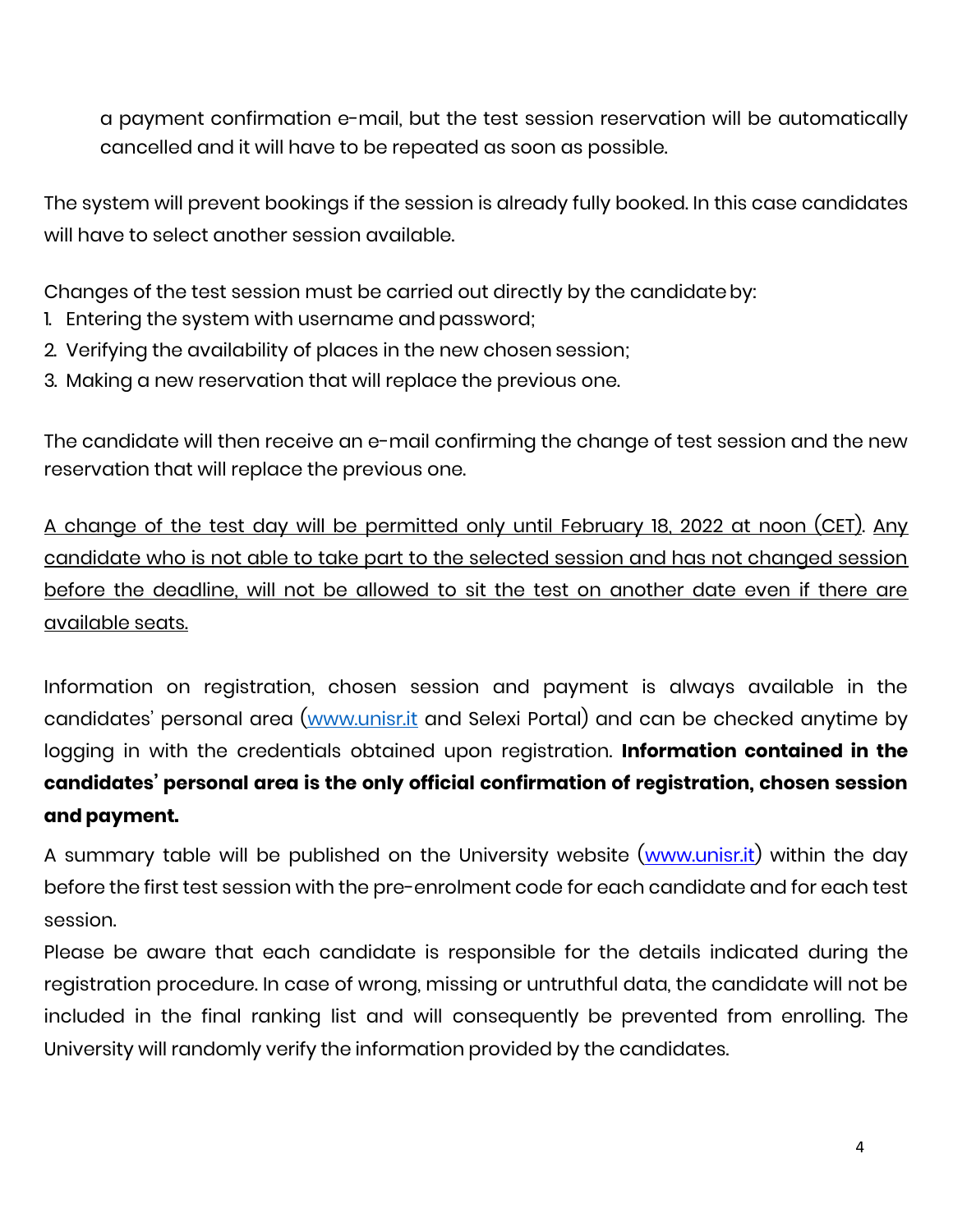# **Article 4 - delivery of the admission test**

#### *4.1 Test modality*

The admission test for the International MD Program reserved for EU citizens will take place in different sessions scheduled **between February 26, 2022 and March 5, 2022** as detailed in the table here below**. The test will be computer-based.**

UniSR reserves the right to postpone the test sessions, should the Covid-19 health emergency prevent candidates from taking the test in-person.

# **As the International MD program is entirely taught in English, proof of Italian language knowledge is not required.**

Seen the number of candidates who have registered for the past admission tests and the availably of computer seats, the admission test cannot be taken contemporarily by all candidates signed up and therefore the EU citizens' admission test is organized in three sessions as follows:

| <b>DAY</b>             | <b>TIME</b>   | <b>LOCATION</b>             |
|------------------------|---------------|-----------------------------|
| Thursday March 3, 2022 | $14:30$ (CET) | Milano, Roma, Napoli, Bari, |
|                        |               | Reggio Calabria, Catania,   |
|                        |               | Palermo, Cagliari           |
| Friday March 4, 2022   | 08:30 (CET)   | Milano, Roma, Napoli, Bari, |
|                        |               | Reggio Calabria, Catania,   |
|                        |               | Palermo, Cagliari           |
| Saturday March 5, 2022 | 08:30 (CET)   | Milano, Roma, Napoli, Bari, |
|                        |               | Reggio Calabria, Catania,   |
|                        |               | Palermo, Cagliari           |

It will be possible to take the test in one of the following locations in Italy:

#### **Milano – Roma – Napoli – Bari – Catania – Palermo – Reggio Calabria – Cagliari**

The address of each test center will be communicated to all candidates and also published on the University website [\(www.unisr.it\)](http://www.unisr.it/) after the closure of the registration period.

Should technical problems prevent one or more candidates from taking or finishing the test,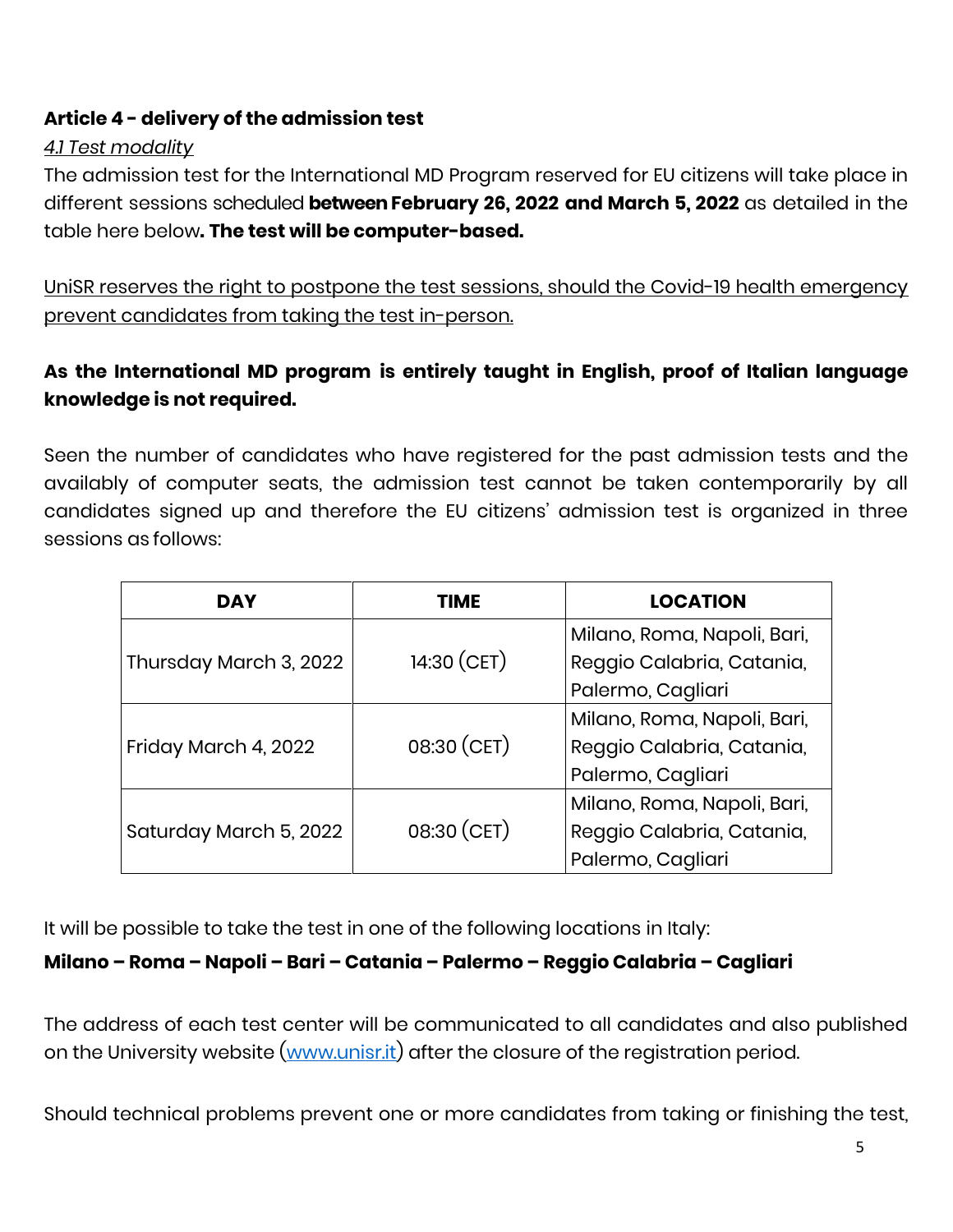the University will schedule an extra session *only* for those candidates who have experienced such problems. If an anomaly occurs during the test, the exam software continuously registers and saves any input given by the candidate together with the time still available. Therefore, if a single computer accidentally stops working, the issue will be immediately dealt with by the staff: the candidate will be able to resume the exam from his/her computer or from a different computer reserved to emergency cases, without this affecting the exam itself.

Should the total number of seats available not be sufficient for the number of candidates registered for the admission test, further sessions could be scheduled. In this case a notice with information and details will be published on the University website.

# **Candidates are requested to show up at the time indicated in the above table. The test will start when the identification procedure will be finished for all candidates.**

Candidates will be allowed to sit the test upon handing a valid identity document at their arrival. No further documentation is needed.

Candidates will be taking the test using a computer, equipped with only a mouse, which will be exclusively connected to the exam session software. Each candidate will be able to choose his/her own seat and will have to insert username and password s/he was given during the identification procedure. The admission test will start contemporarily for all candidates once the person in charge of the session will proceed with the test activation. Until that moment the software used for the exam will remain encrypted.

Each candidate can finish the admission test before the given time by clicking on "finish the test" or can stay in the hall until the time finishes. In both cases, the software tracks and saves every change done before the time runs out.

Thanks to the matching between the Candidate's PIN code given to each student during the identification procedure and the test code, which is created randomly only when the test begins, each candidate will be unequivocally and automatically connected to the test taken.

# **Candidates who arrive late and after the official beginning of the test, will not be allowed to take the test no matter what reasons they have for their lateness.**

Any further information will be published on the website [www.unisr.it](http://www.unisr.it/)

#### *4.1.1 – Candidates with disability or with SLD*

Candidates with any kind of permanent or temporary disability in need of extra means of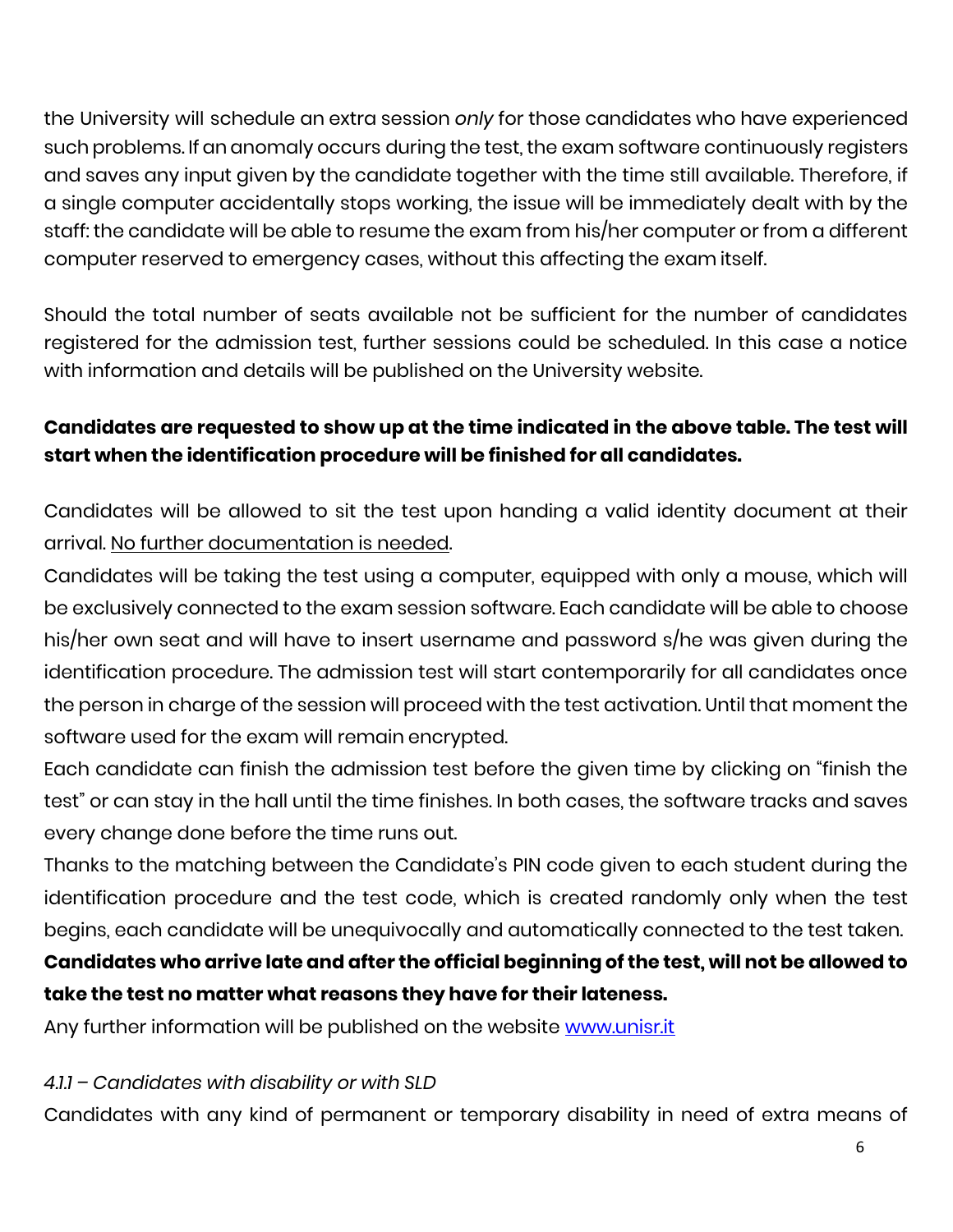support, must formally request the support they will need for this test in relation to the extent of their disability, be it also additional time for completing the test (law n° 104 February 5, 1992 and as modified by the law n.17/1999). Candidates with specific learning disabilities according to the law n°170 October 8, 2010 with the new regulation concerning specific learning disabilities within the educational environment can request the special terms according to the Ministerial Decree n. 5669, July 12, 2011.

The request for certified compensatory tools must be entered when registering for the admission test (art. 4) by attaching the form "Request for compensatory tools" available and downloadable from the university website<https://www.unisr.it/servizi/inclusione>.

No medical certificates or other documents containing medical-health information must be attached during the registration procedure.

# **A medical certificate in support of the above-mentioned kind of requests must be sent exclusively via e-mail to [inclusione@unisr.it](mailto:inclusione@unisr.it) no later than the application deadline for registration indicated in this competition call, which is February 18, 2022 at noon (CET).**

According to the law n. 170/2010, certificates confirming learning disabilities must not be older than 3 years and must be issued by specialists or offices of the National Health System or by private health institutions recognized by the National Health System.

# *4.2 Content of the test*

The test is entirely in English and consists of 60 multiple choice questions divided as follows:

- 36 questions on logic, problem solving and reading comprehension;
- 24 questions on scientific subjects (Biology, Chemistry, Mathematics and Physics)

Candidates will have **80 minutes** to complete the test.

The questions of the admission test are property of Università Vita-Salute San Raffaele, managed by a third party and randomly extracted from a database.

Since the admission test is delivered in more sessions (as specified at point 4.1) and in order to guarantee transparency and impartiality, each exam session will have its own set of questions divided as previously explained.

For each exam session there will be a minimum of three different sets of questions available. One of these sets of questions will be randomly chosen through an automated tool before the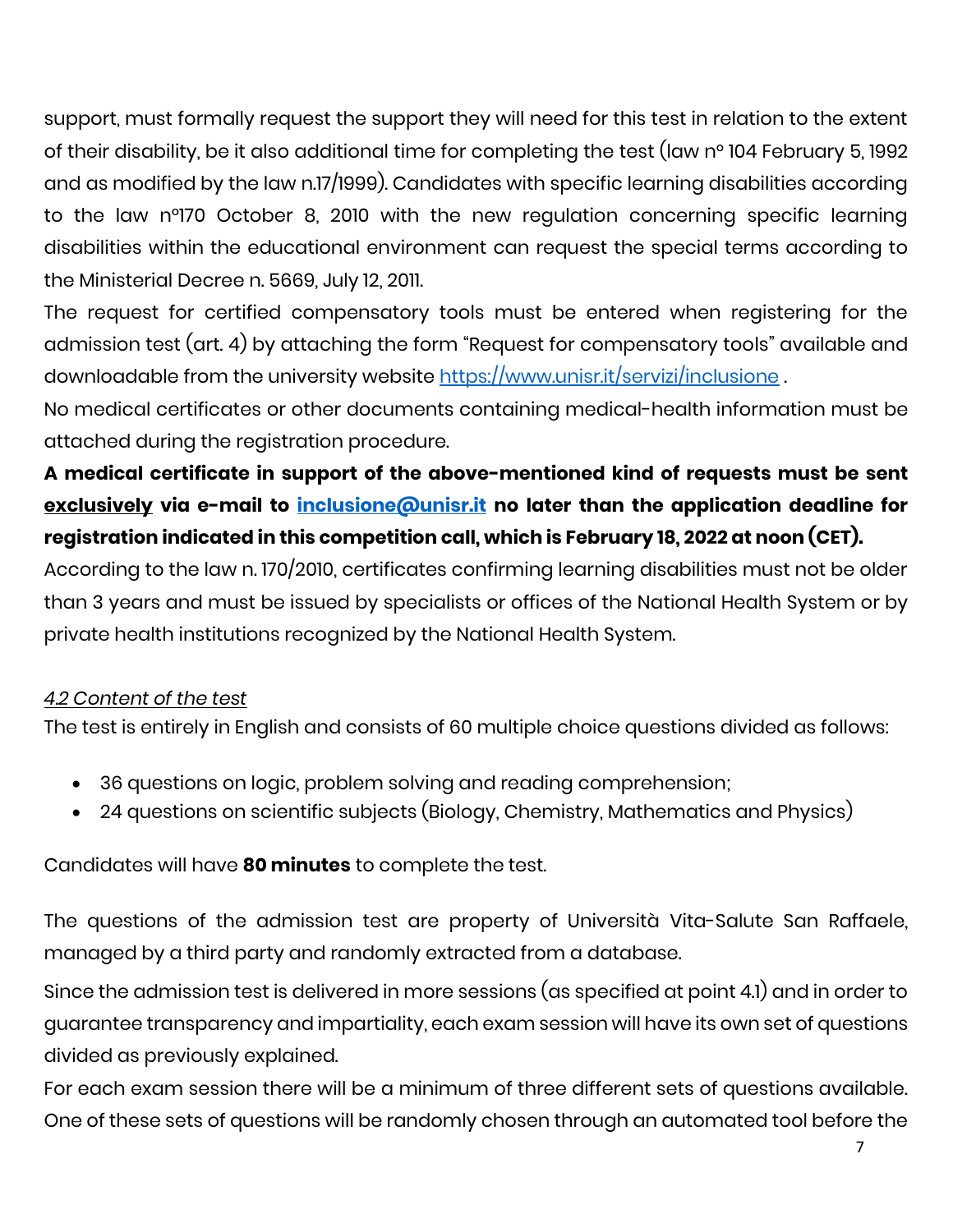beginning of each session.

## *4.3 Reserve questions and deleting procedure*

At the end of the test (i.e. at the end of the 80 minutes or if the candidate decides to finish the test earlier) every candidate will have to answer **7 more questions** in a time which is proportional to the time given for the entire test and which is calculated automatically by the software. These reserve questions are coherent with those of the test and **WILL NOT count as part of the test** but will only be considered if, at the end of all scheduled sessions, an anomaly should emerge on one or more questions. Only in this case, the Head of the Selection Procedure, after having received the Committee's opinion, can decide to delete that particular question and substitute it with one of the extra questions on the same topic.

#### *4.4 - Delivery of the test*

At the test center, after identification, each candidate has to confirm his/her presence by signing a register and is given a pen and sheet for writing notes and calculations. Candidates will not be allowed any other equipment with exception for what is permitted to candidates with disabilities (point 4.1.1).

After the identification procedure has been completed, the candidates will be accompanied to the test hall and will be asked to take a seat. Each candidate will then be able to enter the system using the PIN code s/he was given during the identification procedure and will be allowed to access the following information on:

- How to answer the test questions;
- How to confirm the chosen answer by using the mouse and selecting the corresponding box (answers written on the paper sheets given for making notes will not be considered);
- How to modify or delete the given answers. This will be possible for the entire duration of the test;
- The possibility of making notes and calculations and how to ask for more paper if needed. (**Papers and pen have to be returned at the end of the test**);
- How to leave the hall in case of particular needs and accompanied by a staffmember.

During the test, candidates are not allowed to communicate to anyone but the staff and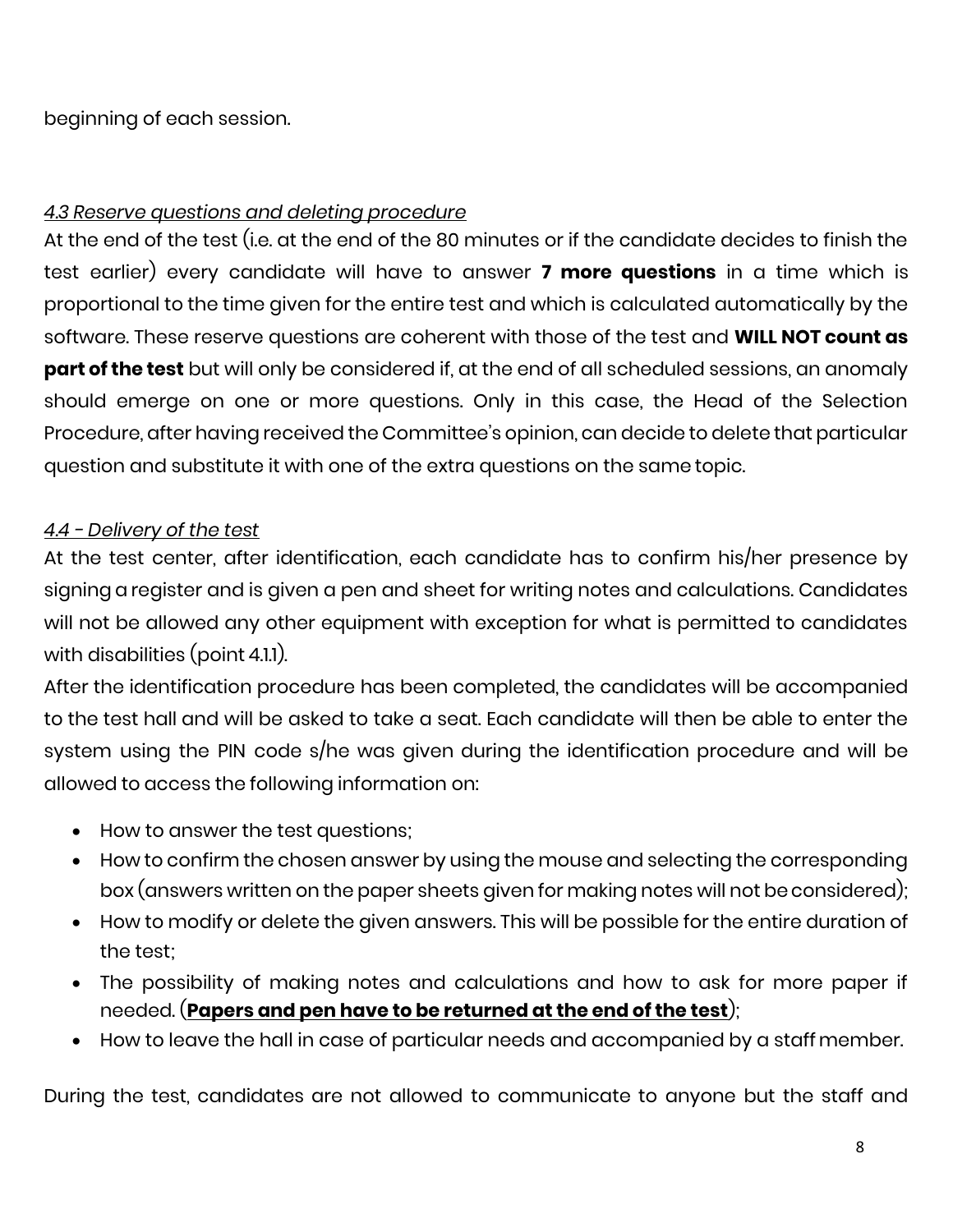supervising committee. Candidates are also not allowed to keep personal belongings with them such as bags, books or notes, dictionaries, mobile phones, smart watches, calculators or any electronic device. Candidates will be given indications for storing these items in a specific place. Violation of this rule means being expelled from the competition. The Test Committee will ensure that rules are respected and will act accordingly if any violation occurs.

## **Article 5 – ranking list**

After all exam sessions will have ended, the tests will be anonymously corrected and **the ranking lis**t will be drawn up basing on each candidate's final score.

The score is calculated as follows:

- 1 point for each correct answer;
- -0,25 points for each incorrect answer;
- 0 points for each non-given answer.

The ranking is formed with the overall score obtained by each candidate.

At the end of the score calculation, each candidate will have access to the Online Review through the university website [www.unisr.it](http://www.unisr.it/) where s/he will be able to view his/her test and the score obtained by accessing the system with the login credentials given on the test date.

The Admissions Office will publish a notice on the website <u>[www.unisr.it](http://www.unisr.it/)</u> informing on the opening of the Online Review system after the last admission test session will have taken place.

#### **The final ranking list will be published within 15 days from the last exam session**.

In case of a draw, the points scored by the candidates in logic and problem solving, reading comprehension, biology, chemistry, mathematics and physics will prevail in descending order. In case of a further draw, the place is assigned to the youngest candidate.

The scores obtained by the candidates and the ranking list will be available on the University's online Board and on the dedicated pages of the website [www.unisr.it.](http://www.unisr.it/)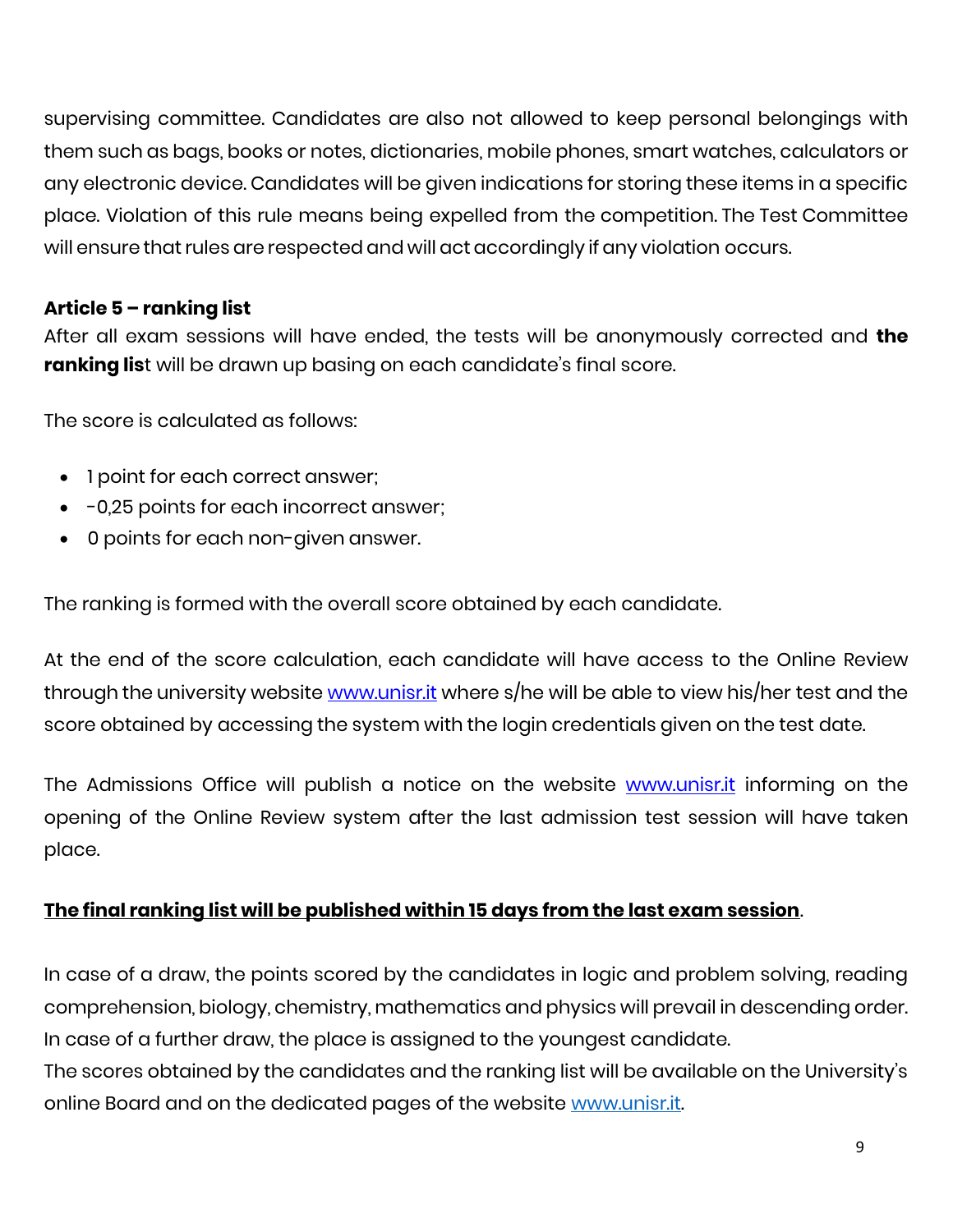**Candidates ranking among the first 72positions and with a scoreequal or higher than 45/60 will be admitted and will be able to enrol without having to meet any additional learning requirements (OFA).**

**Candidates with a score lower than 45/60 but ranked among the first 72 positions or admitted thanks to the scrolling of the ranking list will be able to enrol with additional learning requirements (OFA) to be fulfilled according to the indications given by the Academic Board.**

**Candidates with a score lower than 30/60 will not be admitted and will not be able to enrol even if they are ranked among the first 72 positions or gain position thanks to the scrolling of the ranking list.**

# **Article 6 – admission and enrolment**

*6.1 Foreword*

Only notices and ranking lists published on the University website are official communications. Possible personal communications sent to the candidate's e-mail address indicated during the online registration do not replace the official ones published on the website.

Therefore, it is the candidate's responsibility to verify his/her position and meet the enrolment deadlines by checking the webpage regularly.

In order to enrol, admitted candidates must submit an **official English language certification corresponding to level C1 of the Common European Framework of Reference CEFR. Candidates are invited to arrange to obtain the certification in time for enrolment. Candidates without the necessary certification will not be allowed to complete enrolment and will lose their assigned place in the Course.**

Those who have attended at least the last two years of high school or have completed a minimum of two years of college entirely in English are exempted from submitting the abovementioned English language certification.

# **As the International MD program is entirely taught in English, proof of Italian language knowledge is not required.**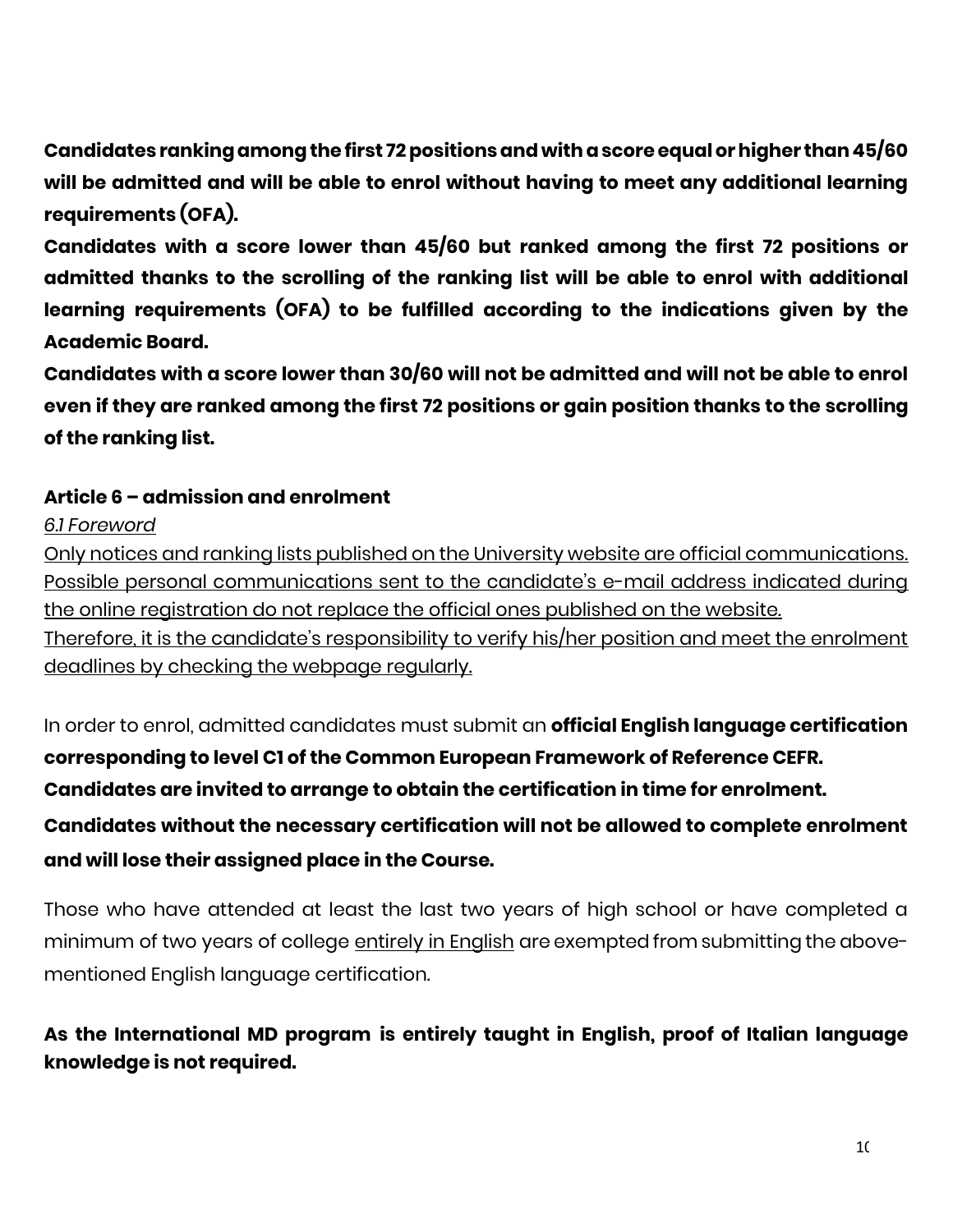#### *6.2 online enrolment*

Admitted candidates must follow the instructions for the online enrolment that will be published on the University website by the Admissions Office. Enrolment will be possible by accessing the dedicated webpage with username and password received upon registration for the admission test.

**Online enrolment** will **open on July 4, 2022** and will **close on July 22, 2022 at noon (CET)** according to the indications given on the online enrolment procedure.

Within the set deadline, admitted candidates, apart from those who are already enrolled in a Degree Course of Vita-Salute San Raffaele University (see point 7.1), must:

- Complete the online enrolment procedure;
- Print out the enrolment form at the end of the online procedure;
- Pay the first installment of tuition fees using the MAV form available at the end of the online enrolment procedure;
- Send the following documentation **in PDF format** via e-mail at **[enrolment.imdprogram@unisr.it](mailto:enrolment.imdprogram@unisr.it)** specifying in the subject "Enrolment IMD program":
	- 1. Filled out and signed **enrolment form**;
	- 2. Copy of the **payment receipt** of the first tuition fee installment;
	- 3. **For students with an Italian Maturità**: 'autocertificazione titolo di scuola secondaria superiore' (onlineform);
	- 4. **For students with a non-Italian high school leaving certificate**: copy of the original official secondary school leaving certificate with verified translation into Italian, legalization and "Dichiarazione di Valore" issued by the local Italian Diplomatic Authorities of reference (Italian Consulate/Embassy/Italian Cultural Centre). This declaration must have information on the evaluation system of Certificates in the country where it was obtained (final score, minimum and maximum score that can be assigned.);
	- 5. Copy of the **C1 level English language certification**;
	- 6. **For Non-EU Citizen already residing inItaly**: copy of the residence permit;
	- 7. **Students previously enrolled at other Italian Universities**: copy of the transfer or withdrawal request submitted to the University they were previously attending.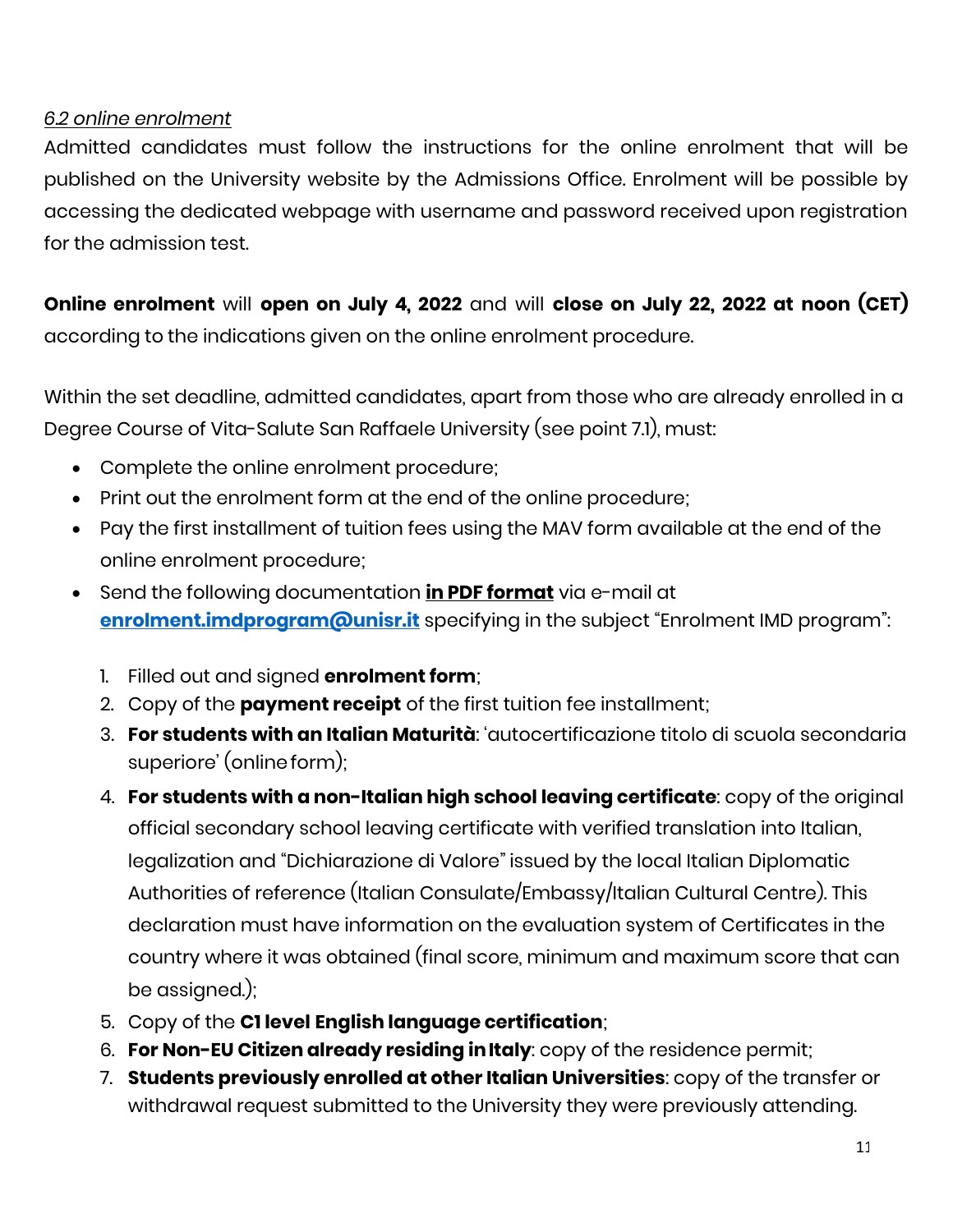# **The Admissions Office will sendane-mail toconfirmenrolment withinthenext workingday fromthe receipt of the e-mail with the enrolment documents**.

Candidates who do not send the above-mentioned documents and payment within the set deadline will lose the assigned place and the possibility to proceed with the enrolment with no exceptions whatsoever. Their seat will be assigned to the next eligible candidate in the ranking list according to the indications given by the Admissions Office.

## *6.3 Candidates with disability or SLD*

Admitted Candidates with any kind of permanent or temporary disability (law n. 104 February 5, 1992) must formally request the support they will need for their studies. Candidates with specific learning disabilities according to the law n. 170 October 8, 2010 with the new regulation concerning specific learning disabilities within the educational environment can request the special terms envisaged by the Ministerial Decree n. 5669, July12, 2011. In order to apply, candidates have to download the form available online at <https://www.unisr.it/servizi/inclusione> and send it to [inclusione@unisr.it](mailto:%20inclusione@unisr.it) together with the medical papers only if not already sent during the admission test registration.

# **Article 7 – enrolment and original documents required**

Candidates who have completed the enrolment procedure as indicated in art. 6 will receive a confirmation e-mail from the Admissions Office with details needed to finalize enrolment.

# 7. 1 - Students enrolling for the first time at an Italian University with a non-Italian secondary school leaving certificate

Those students have to hand in the **original documents** listed below within the deadline indicated in the enrolment confirmation e-mail:

- **Official secondary school leaving certificate** with verified translation into Italian and legalization/Apostille by the local Italian Diplomatic Authorities of reference;
- **Dichiarazione di Valore** (Declaration of Value) of foreign titles issued by the local Italian Diplomatic Authorities of reference (Italian Consulate/Embassy/Italian Cultural Centre). This declaration must have information on the evaluation system of Certificates in the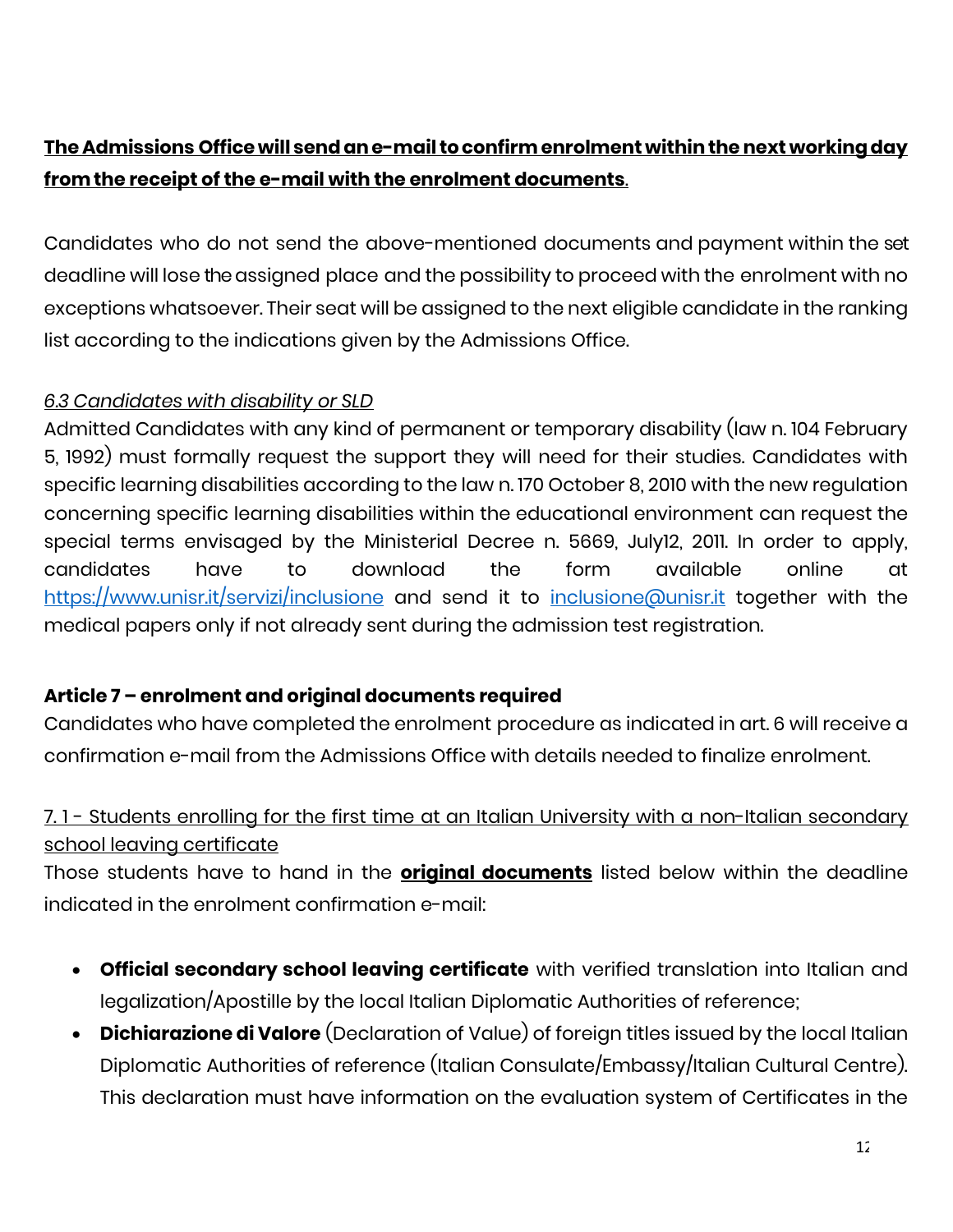country where it was obtained (final score, minimum and maximum score that can be assigned.);

• **For Non-EU Citizen already residing inItaly**: copy of the residence permit.

The above-listed documentation must be handed in to the Admissions Office by the person concerned only. Documentation sent by mail or fax will not be accepted.

Requests of evaluation and recognition of previous university credits can be submitted once the student has enrolled. Students who wish to apply for credits recognition must hand in to the Front Office of the Polo Studenti the form "Application for evaluation of prior academic study" available in the Intranet personal area together with the required documents listed in the same form within 3 months from enrolment.

## **Students already enrolled in other courses within Vita-Salute San Raffaele University:**

*see Italian version of the Call, 'Bando di Ammissione' art. 7.2.*

**Students withdrawing or transferring from other Italian universities:** *see Italian version of the Call, 'Bando di Ammissione' art. 6.1.*

Please acknowledge that enrolment must be compliant with the Italian regulation on Higher Education (art 14.2 T.U. sull'istruzione superiore), which forbids contemporary enrolment to different Universities and/or study courses in Italy.

#### **Article 8 – reserve list**

At the deadline for enrolment, a notice will be posted on the University website (www.unisr.it) indicating the number of places still available that can be assigned according to the procedure hereby described.

On the working day following the publishing of the number of remaining available places, the Admissions Office will indicate the candidates who have been admitted according to the ranking order. This information will be posted online on the University website (www.unisr.it).

The newly admitted candidates will have to proceed with online enrolment **by 3 p.m. (CET) of the third working day after the reopening of the ranking list** following the procedure described in art. 6.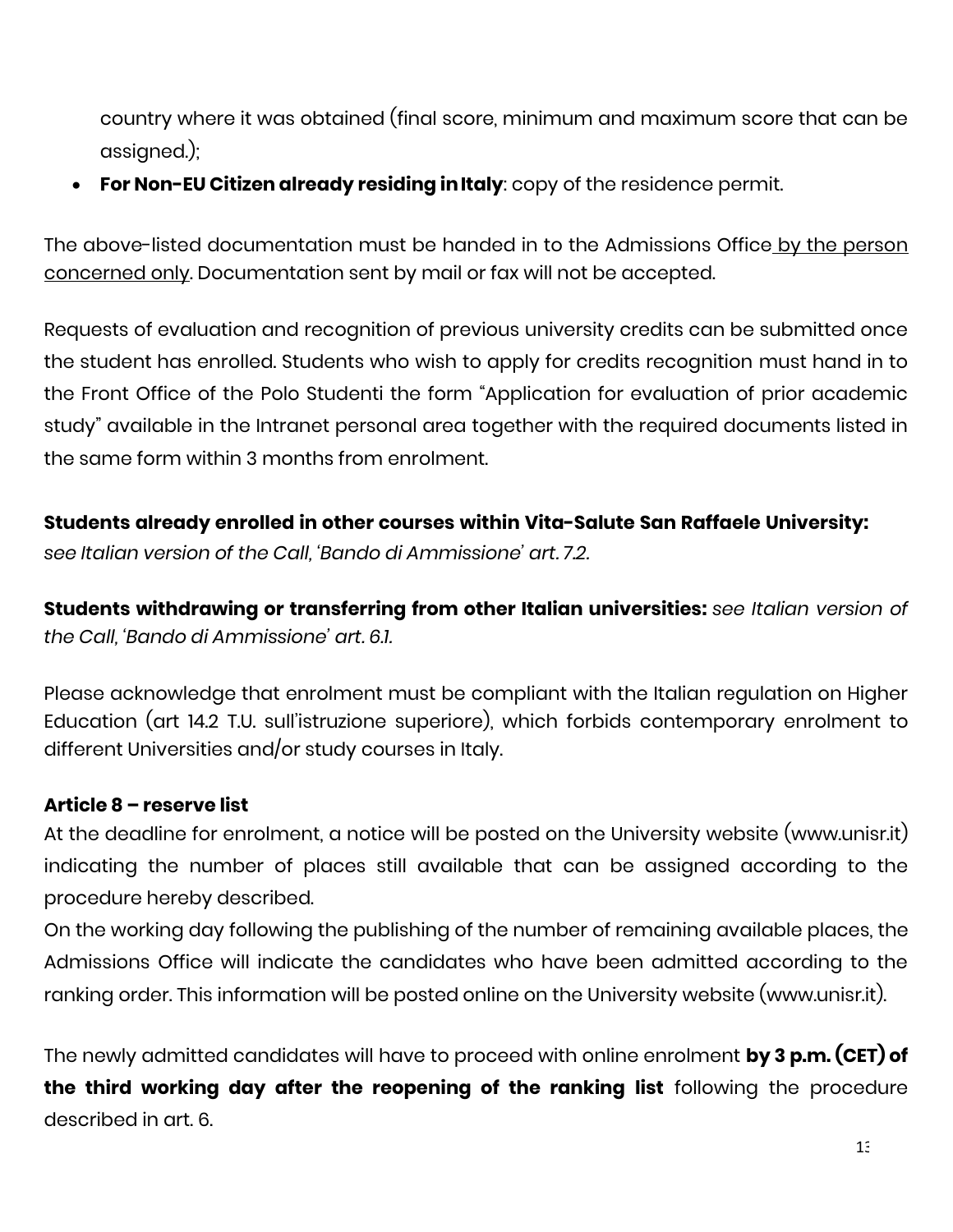Should the admitted candidate fail to confirm online enrolment, his/her place will be considered free and assigned to the next successful candidate in the ranking list no matter what reason there is for lateness in proceeding as requested.

Candidates will be admitted and enrolled in the course until all places available are covered.

## **Article 9 - tuition fees AY 2022/2023**

The amount of tuition fees for the 2022/2023 academic year is **€ 20140** divided into three installments:

- $\bullet$  1st installment:  $\epsilon$  6940 to be paid upon enrolment;
- $•$  2<sup>nd</sup> installment: € 6600 to be paid by January 31, 2023;
- 3 rd Installment: € 6600 to be paid March 31, 2023.

The above indicated amounts include the 140 Euros regional tax which is defined each year from the Lombardy Region Council. Any variation to this tax will be communicated once the Council's resolution has been confirmed.

# **Article 10 – privacy policy**

Università Vita-Salute San Raffaele, with registered office located in Milan, Via Olgettina no. 97187560152 (hereinafter referred to as "**UniSR**") undertakes to constantly safeguard the privacy of the data subjects. This information notice is aimed at disclosing the privacy policy implemented by UniSR in order to: *(i)* explain to the data subjects the terms and conditions pursuant to which their personal data are processed; and *(ii)* allow the data subjects to provide their explicit and conscious consent to the processing of their personal data. The above in compliance with the provisions set forth under both Article 13 of the Regulation (EU) 2016/679 of the European Parliament and of the Council of 27 April 2016 on the protection of natural persons with regard to the processing of personal data and on the free movement of such data, and repealing Directive 95/46/EC (hereinafter referred to as "**Regulation**") and the Italian Legislative Decree 30 June 2003, no. 196 (hereinafter referred to as "**Privacy Code**"). The information and the personal data supplied or otherwise collected shall be processed in accordance with the provisions of both the Regulation and the Privacy Code and in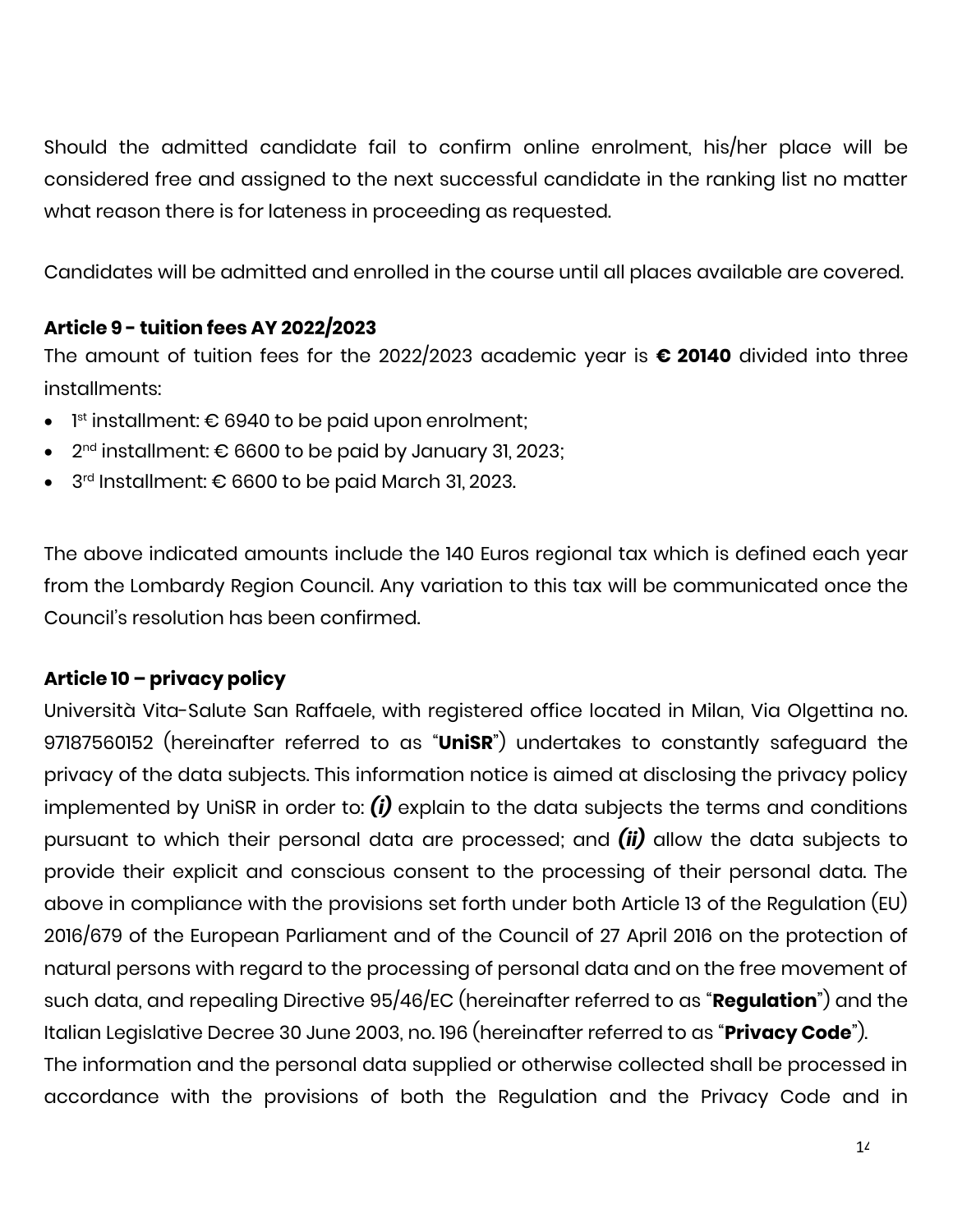compliance with the confidentiality obligations inspiring UniSR activity.

According to the provisions of both the Regulation and the Privacy Code, any processing of personal data carried out by UniSR shall be lawful, fair and transparent and shall be consistent with the following principles: limitation of scopes and conservation, minimization of data, exactness, integrity and confidentiality.

## **DATA CONTROLLER AND DATA PROTECTION OFFICER**

The controller of the personal data is Università Vita-Salute San Raffaele.

According to *(i)* Article 37 of the Regulation and *(ii)* the CODAU Guidelines, by resolution of the Board of Directors dated 22 January 2018, UniSR appointed GSD SISTEMI E SERVIZI S.C.A.R.L., with registered office located in Milan, Corso di Porta Vigentina no. 18, VAT no. 06959200962 (hereinafter referred to as "**GSD**"), as data protection officer (hereinafter referred to as the "**DPO**").

The professional indicated by GSD for the purposes of the carrying out of the DPO activities is Mr. Gabriele Tettamanti, born in Como, on 8 August 1980, Tax Code TTTGRL80M08C933F. The DPO is available for any information regarding the data processing carried out by UniSR. The contact details of the Data Processor and of the DPO are the following: [privacy@unisr.it](mailto:privacy@unisr.it)

#### **CATEGORIES, NATURE AND PURPOSES OF THE PROCESSED DATA**

The personal data collected by UniSR for institutional purposes - ID data, contact data, scholarship data, carrier data, economic data, sensitive and judicial data - will be processed for institutional purposes only, including the possible publication of the personal data on UniSR website, for the purposes of all fulfilments imposed to UniSR by any applicable laws in compliance with the Regulation and the Privacy Code as well as with the aforementioned principles of limitation of scopes and conservation, minimization of data, exactness, integrity and confidentiality in connection with the purposes for which such data are processed.

The personal data could be also processed for historic, statistic, scientific purposes in compliance with any applicable laws and deontological code.

As per the so called sensitive data (*id est* personal data allowing the disclosure of racial or ethnic origin, religious, philosophical or other beliefs, political opinions, membership of parties, trade unions, associations or organizations of a religious, philosophical, political or trade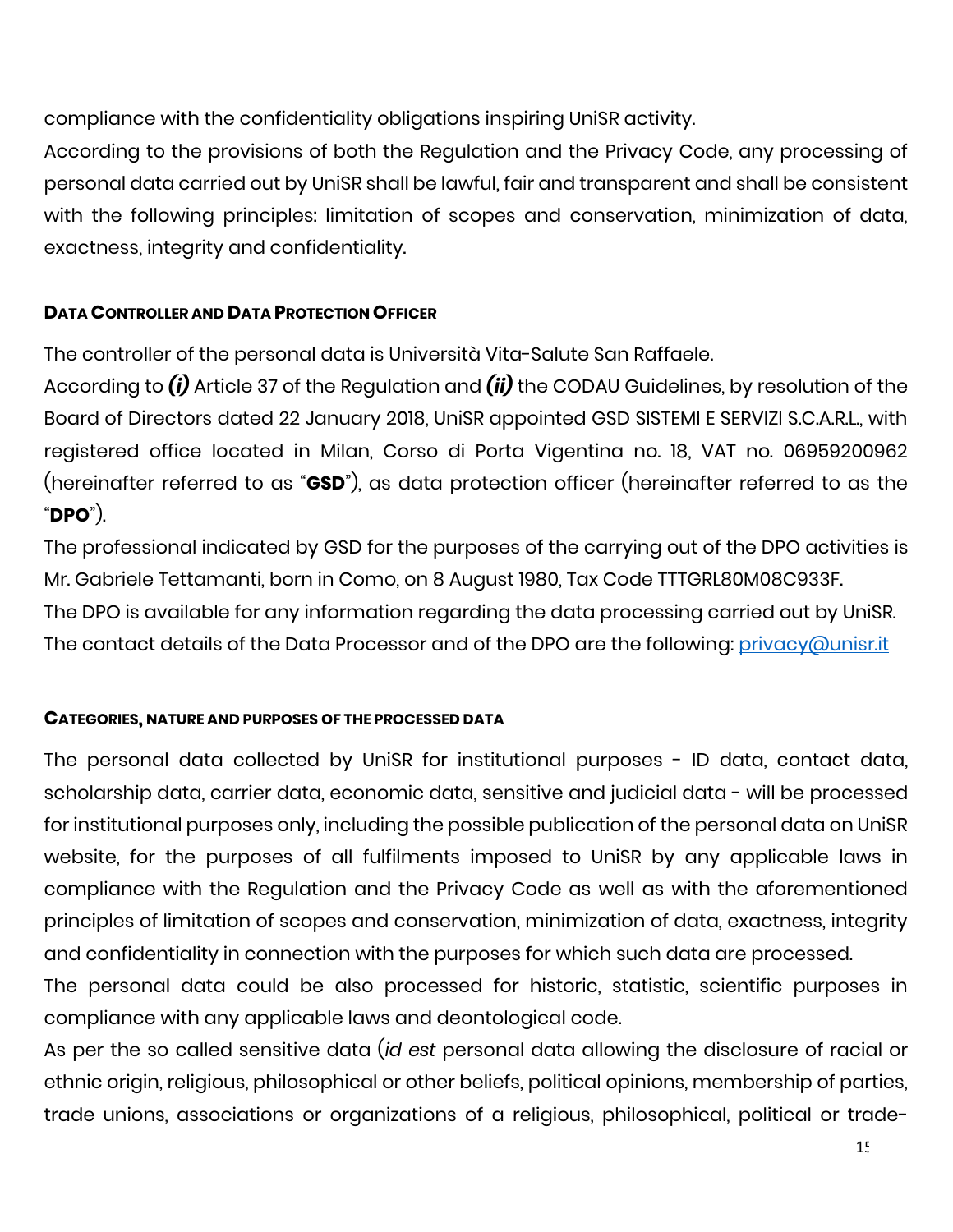unionist character, as well as personal data disclosing health and sex life) and judicial data (*id est* personal data disclosing the measures referred to in Section 3(1), letters a) to o) and r) to u), of Presidential Decree no. 313 of 14 November 2002 concerning the criminal record office, the register of offence-related administrative sanctions and the relevant current charges, or the status of being either defendant or the subject of investigations pursuant to Sections 60 and 61 of the Criminal Procedure Code) within the employment relationship UniSR may collect any of the following data:

a) data regarding students and/or their relatives affected by any handicap or economic data for the purpose of any control and/or granting of any benefit provided under applicable laws and/or management of extraordinary contributions;

b) data concerning the status of refugee;

c) data concerning pregnancy for academic purpose and for the purpose of the granting of any benefit provided under applicable laws;

d) personal data allowing the disclosure of political opinions, membership of parties, trade unions, associations or organizations of a religious, philosophical, political or trade-unionist character,

e) sensitive and judicial data concerning disciplinary proceedings against students;

f) data regarding handicap;

g) data regarding health necessary for any eligibility evaluation of the students, also through specific medical visits, and for safety measures.

The sensitive and judicial data referred to above, regarding academic activities and the inscriptions of students collected from the data subject or from third parties, shall be processed through paper and electronic support.

Please find below the main legal provisions justifying the data processing of sensitive and judicial personal data: Royal Decree no. 1592/1933 and subsequent amendments; Royal Decree no. 1269/1938 and subsequent amendments; Presidential Decree no. 382/1980; Law no. 168/1989; Law no. 398/1989; Law no. 341/1990; Law no. 390/1991; Law no. 104/1992; Ministerial Decree no. 224/1999; Italian Legislative Decree no. 445/2000; Law no. 148/2002; Ministerial Decree no. 270/2004; Presidential Decree no. 334/2004; Ministerial Decree no. 142 of 25/3/1998 and Law 24 giugno 1997, no. 196; Presidential Decree 9 April 2001; Law no. 14 February 2003, no. 30; *Contratto Istituzionale Socrates Erasmus*; By-laws, UniSR Regulations; Regional Laws in force.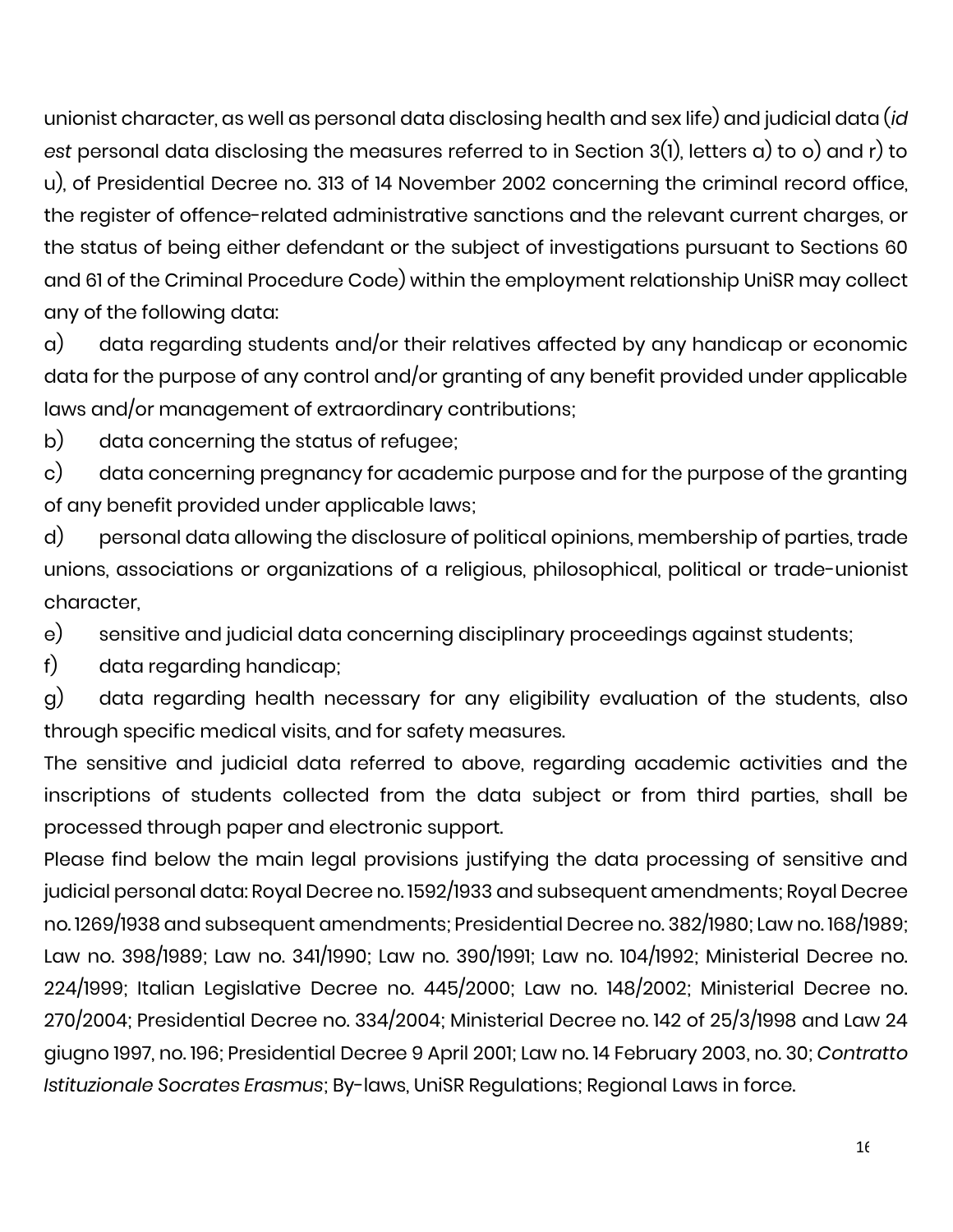#### **MANDATORY COLLECTION OF PERSONAL DATA**

Within the aforementioned principles of limitation of scopes, conservation and minimization of data, please be informed that the collection of personal data is mandatory for the purpose of the relationship with UniSR.

#### **PROCESSING**

Personal data are processed with both handwriting and electronic systems, in strict compliance with the scope of the processing, through adequate safety measures and for the period provided under applicable laws.

#### **TRANSFER OF PERSONAL DATA**

In compliance with the aforementioned principles of lawfulness, fairness and transparency, limitation of scopes and conservation, minimization of data, exactness, integrity and confidentiality, the personal data collected by UniSR could be transferred to third countries, including extra UE countries.

In such cases UniSR undertakes to preliminary verify and impose to the third subject to which the personal data should be transferred the compliance with the principles and the applicable provisions pursuant to the Regulation and the Privacy Code. To such purpose UniSR could impose to the third subject to which the personal data are transferred to sign a specific deed of appointment in accordance with Article 29 of the Privacy Code and Article 28 of the Regulation.

#### **RIGHTS OF THE DATA SUBJECT**

At any time you are entitled to ask UniSR to have access to your personal data, to modify or cancel the same or to object to their processing according to Article 20 of the Regulation. You are further entitled to request for a restriction of processing according to Article 18 of the Regulation, and for the portability according to Article 20 of the Regulation.

Any request should be addressed in writing to the Data Controller and the DPO.

You are always entitled to make a claim before the competent supervisory authority (*Garante per la Protezione dei Dati Personali*) according to Article 77 of the Regulation, should you consider any data processing being in breach of the applicable laws.